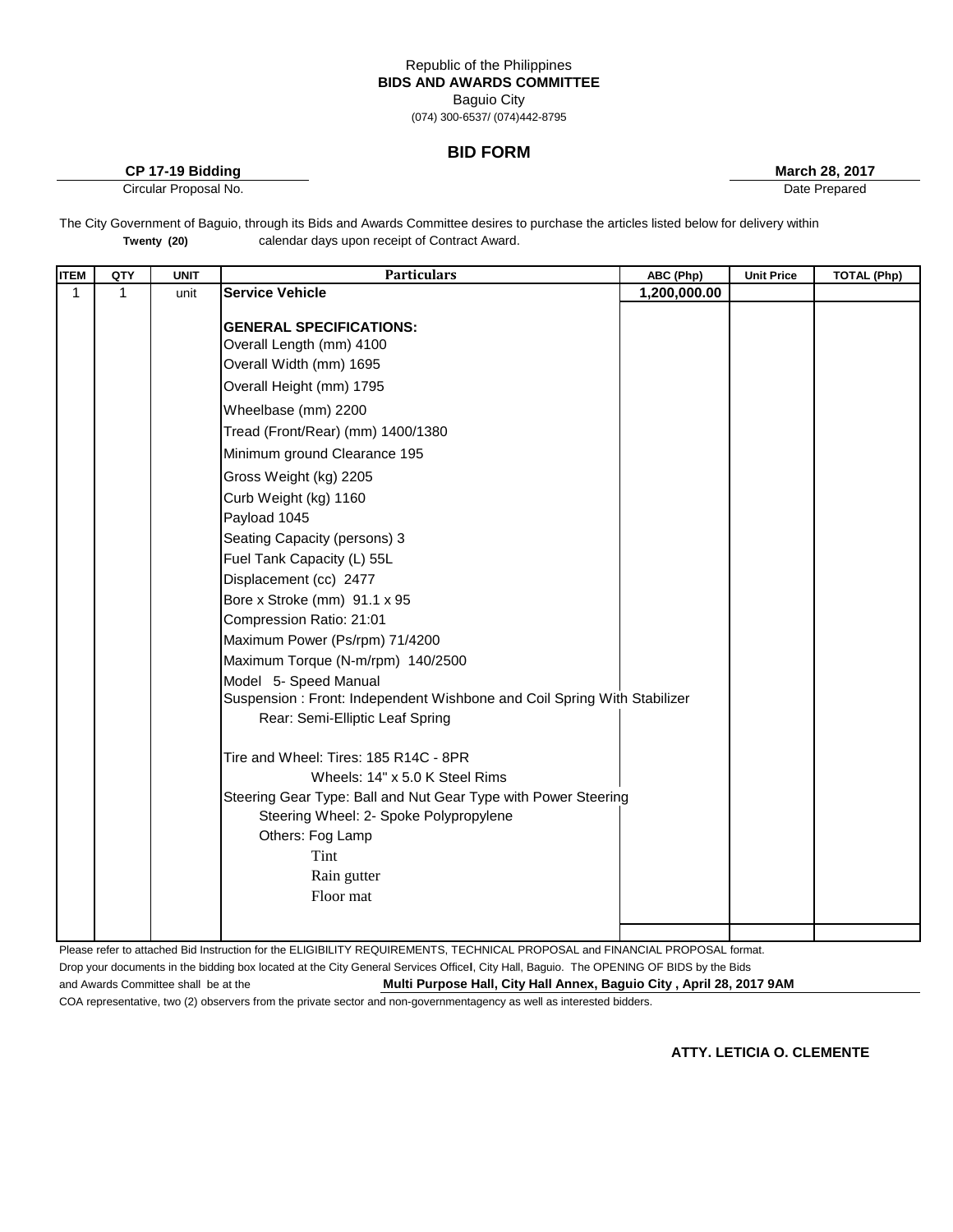### *PLEASE READ CONDITIONS AT THE BACK HEREOF. Non-compliance of any of the provisions thereof will invalidate one's bid/quotation. Bidders shall fill the blank spaces below.*

 $i$ ssued on  $\mathcal{N}$  is  $i$  and  $i$  and  $i$  and  $i$  and  $i$  and  $i$  and  $i$  and  $i$  and  $i$  and  $i$  and  $i$  and  $i$  and  $i$  and  $i$  and  $i$  and  $i$  and  $i$  and  $i$  and  $i$  and  $i$  and  $i$  and  $i$  and  $i$  and  $i$  and  $i$  a

The required good faith deposit is hereby enclosed in the amount of Php \_\_\_\_\_\_\_\_\_\_\_\_\_\_\_\_\_\_\_\_\_\_\_\_\_\_\_\_\_\_\_\_\_\_\_\_\_\_ in Cash, check or Surety Bond. My business is \_\_\_\_\_\_\_\_\_\_\_\_\_\_\_\_\_\_\_\_\_\_\_\_\_\_\_\_\_\_\_\_\_\_\_\_\_\_\_\_\_\_\_\_\_\_\_\_\_ which is licensed under Business Permit No./ Mayor's permit No.\_\_\_\_\_\_\_\_\_\_\_\_ Respectfully returned to the Bids and Awards Committee, Baguio, with the prices quoted. All conditions set at the back hereof are hereby accepted.

*Please refer to the Bid Conditions at the back*

NAME OF ESTABLISHMENT arb **Page 1 of 2** 

### Republic of the Philippines **BIDS AND AWARDS COMMITTEE** Baguio City

(074) 300-6537/ (074)442-8795

# **BID FORM**

**CP 17-19 Bidding March 28, 2017**

Circular Proposal No. 2006 and 2007 and 2008 and 2008 and 2008 and 2008 and 2008 and 2008 and 2008 and 2008 and 2008 and 2008 and 2008 and 2008 and 2008 and 2008 and 2008 and 2008 and 2008 and 2008 and 2008 and 2008 and 20

The City Government of Baguio, through its Bids and Awards Committee desires to purchase the articles listed below for delivery within calendar days upon receipt of Contract Award. **Twenty (20)** 

| <b>ITEM</b> | QTY | <b>UNIT</b> | <b>Particulars</b>                           | ABC (Php) | <b>Unit Price</b> | <b>TOTAL (Php)</b> |
|-------------|-----|-------------|----------------------------------------------|-----------|-------------------|--------------------|
|             |     |             | early warning device                         |           |                   |                    |
|             |     |             | 1 Spare Tire                                 |           |                   |                    |
|             |     |             | tool Box                                     |           |                   |                    |
|             |     |             | <b>User Manual</b>                           |           |                   |                    |
|             |     |             | 3 Years LTO Registration                     |           |                   |                    |
|             |     |             |                                              |           |                   |                    |
|             |     |             | Transmission: MANUAL                         |           |                   |                    |
|             |     |             | <b>FUEL Option: DIESEL</b>                   |           |                   |                    |
|             |     |             | Airconditioning System: DUAL                 |           |                   |                    |
|             |     |             |                                              |           |                   |                    |
|             |     |             | PURCHASE REQUEST NUMBER: 2017-019            |           |                   |                    |
|             |     |             | OBLIGATION REQUEST NUMBER: 101-1011A-17-03-1 |           |                   |                    |
|             |     |             |                                              |           |                   |                    |
|             |     |             | <b>PURPOSE: FOR CBAO USE.</b>                |           |                   |                    |
|             |     |             |                                              |           |                   |                    |
|             |     |             |                                              |           |                   |                    |
|             |     |             |                                              |           |                   |                    |
|             |     |             |                                              |           |                   |                    |
|             |     |             |                                              |           |                   |                    |
|             |     |             |                                              |           |                   |                    |
|             |     |             |                                              |           |                   |                    |
|             |     |             |                                              |           |                   |                    |
|             |     |             |                                              |           |                   |                    |
|             |     |             |                                              |           |                   |                    |
|             |     |             |                                              |           |                   |                    |
|             |     |             |                                              |           |                   |                    |

BIDDER'S SIGNATURE